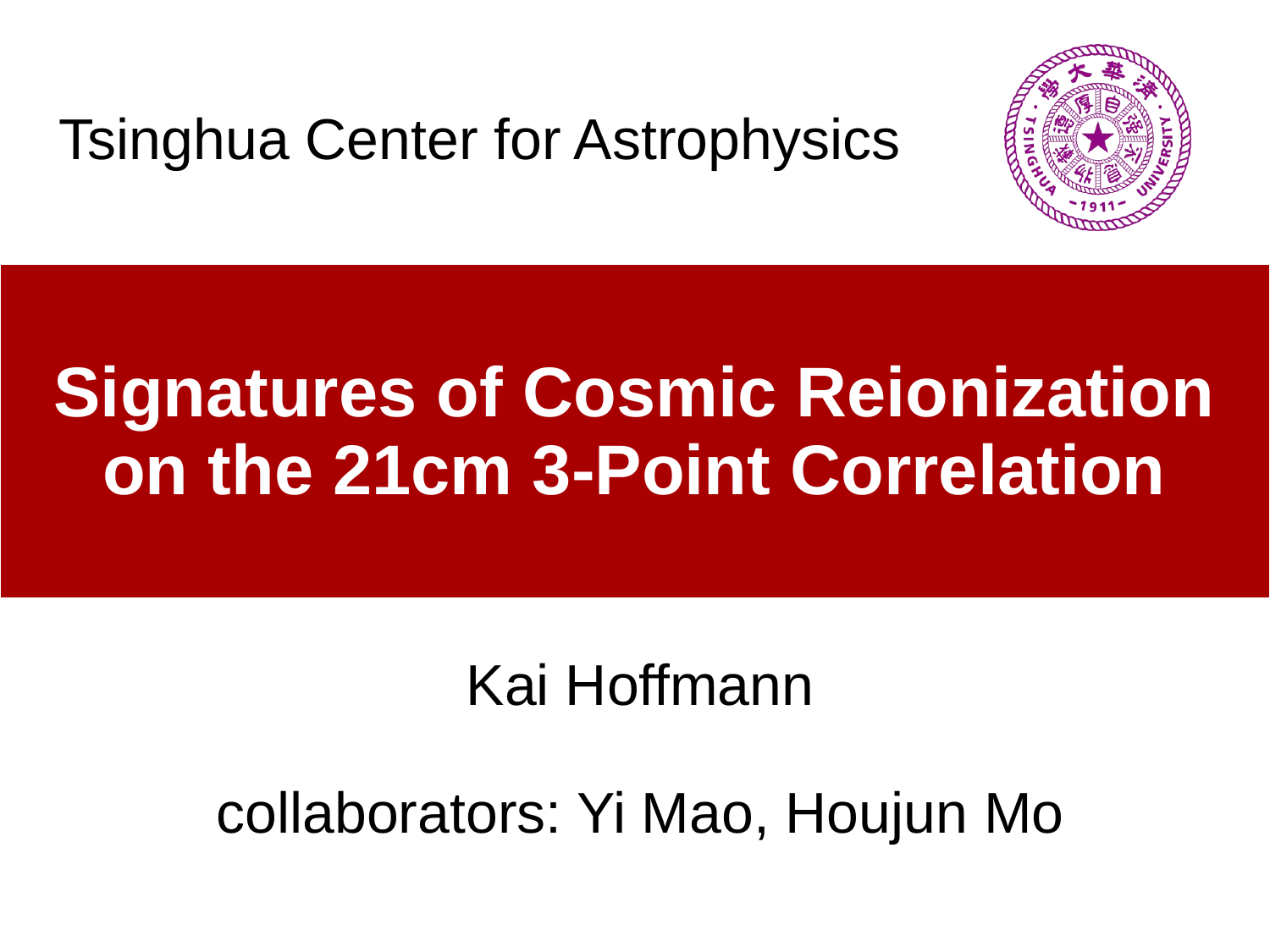# **Motivation**

#### **Why going beyond second-order statistics?**

3-point correlations are sensitive to additional information on

- **Non-Gaussianity** and **shape of fluctuations** in 21cm brightness temperature
- coming from **bubble morphology** and the underlying **large scale structure** (see Suman Majumdar et al. 2017, arXiv:1708.08458)
- **→ 21cm 3pc can tighten constraints**
- on Reionization models *(see Shimabukuro et al. 2017, 1608.00372)*
- possibly on cosmological models (see conclusions)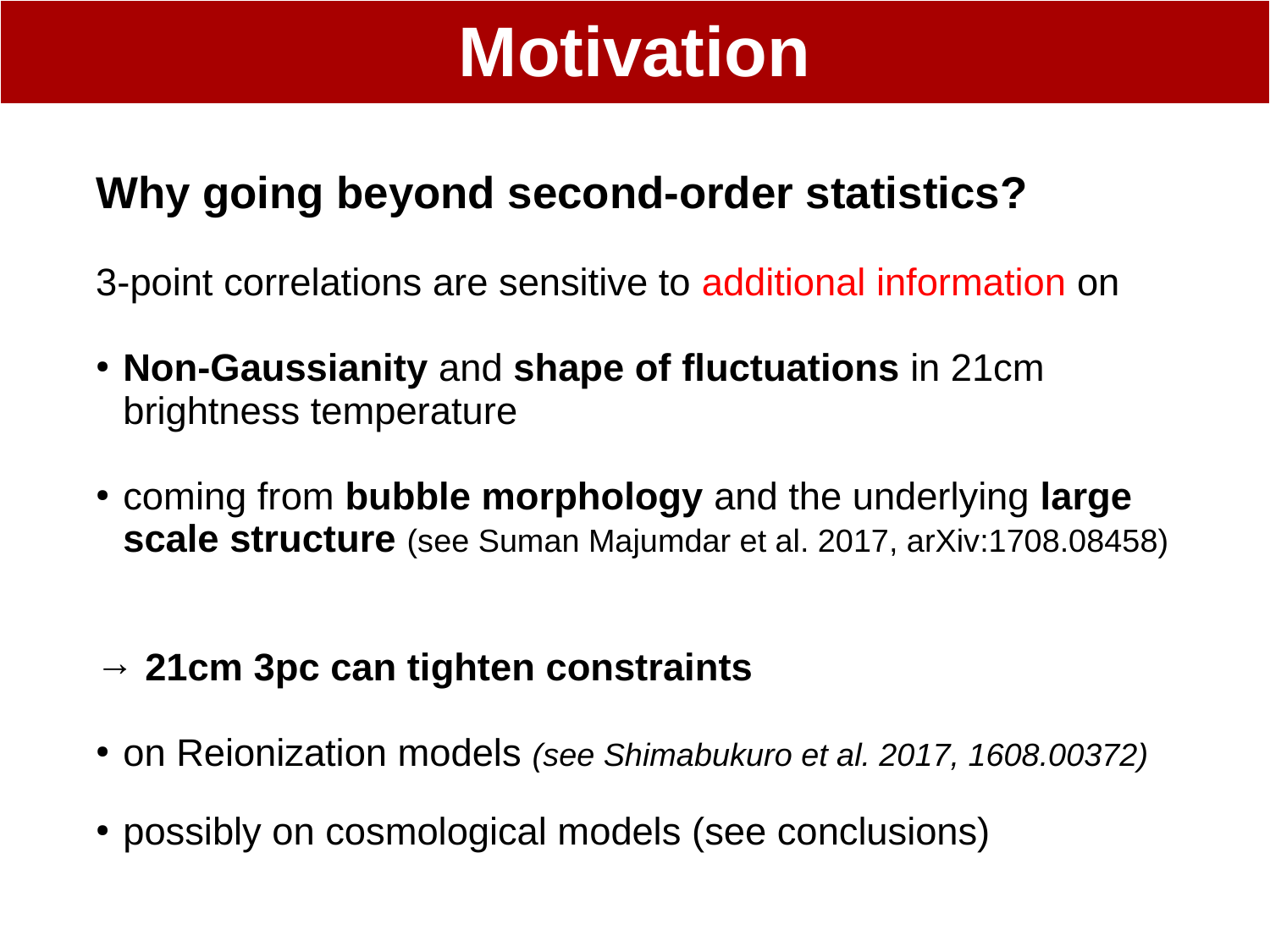#### **21cmFast simulations**

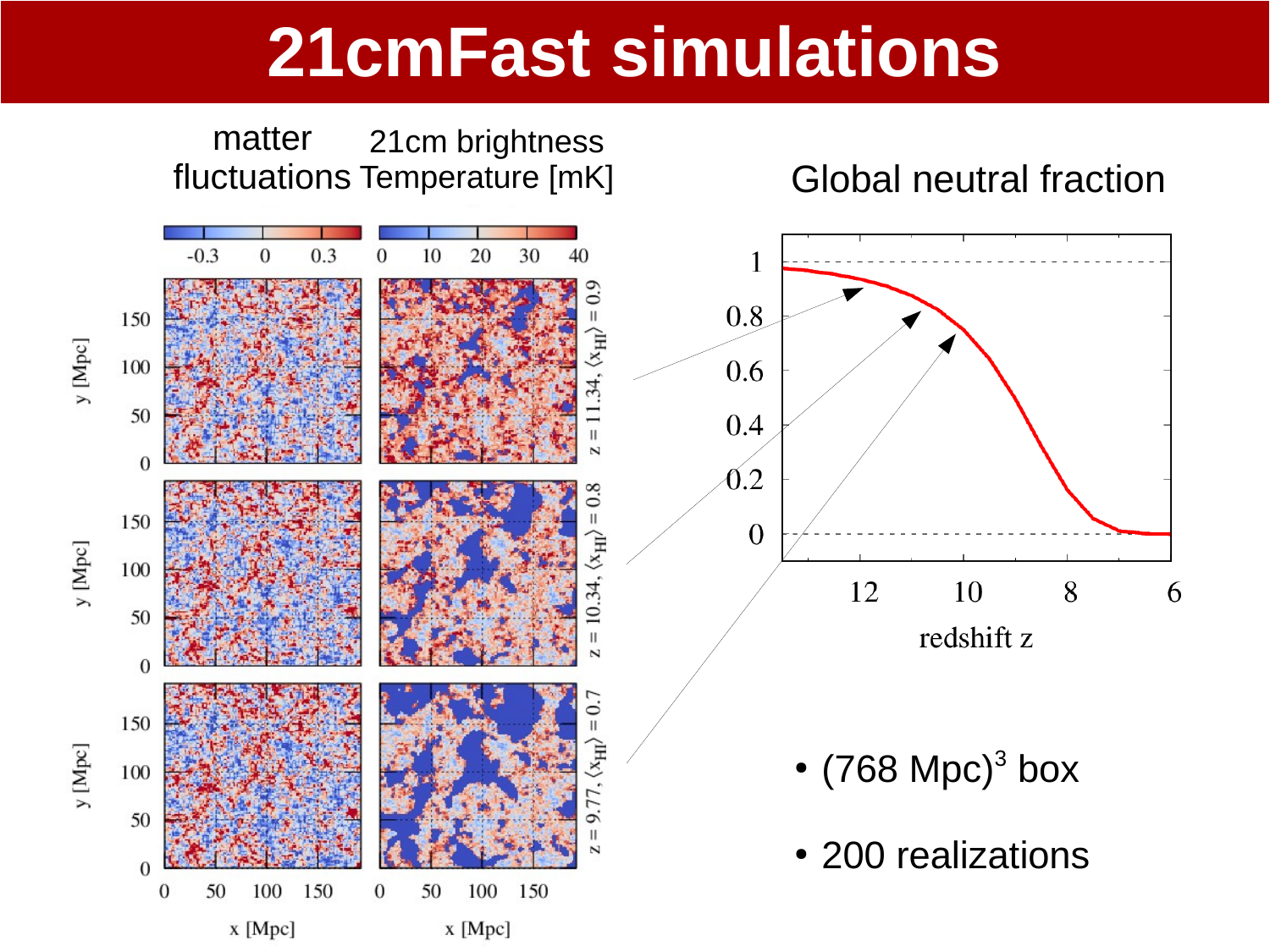# **2- and 3-point correlations**

**fluctuations:** 
$$
\delta^{\frac{\text{def}}{}} \frac{\rho - \overline{\rho}}{\overline{\rho}}
$$

**2-point correlation (2pc):**

 $\boldsymbol{\xi}$  <u>def</u>  $\langle \boldsymbol{\delta}_1 \boldsymbol{\delta}_2 \rangle(r_{12})$ 



• spherically symmetric  $\rightarrow$  not sensitive to shape of fluctuations

#### **3-point correlation (3pc):**

- $\zeta$  <u>def</u>  $\langle\delta^{}_{1}\delta^{}_{2}\delta^{}_{3}\rangle(r^{}_{12},r^{}_{13},\alpha)$
- provides additional shape info

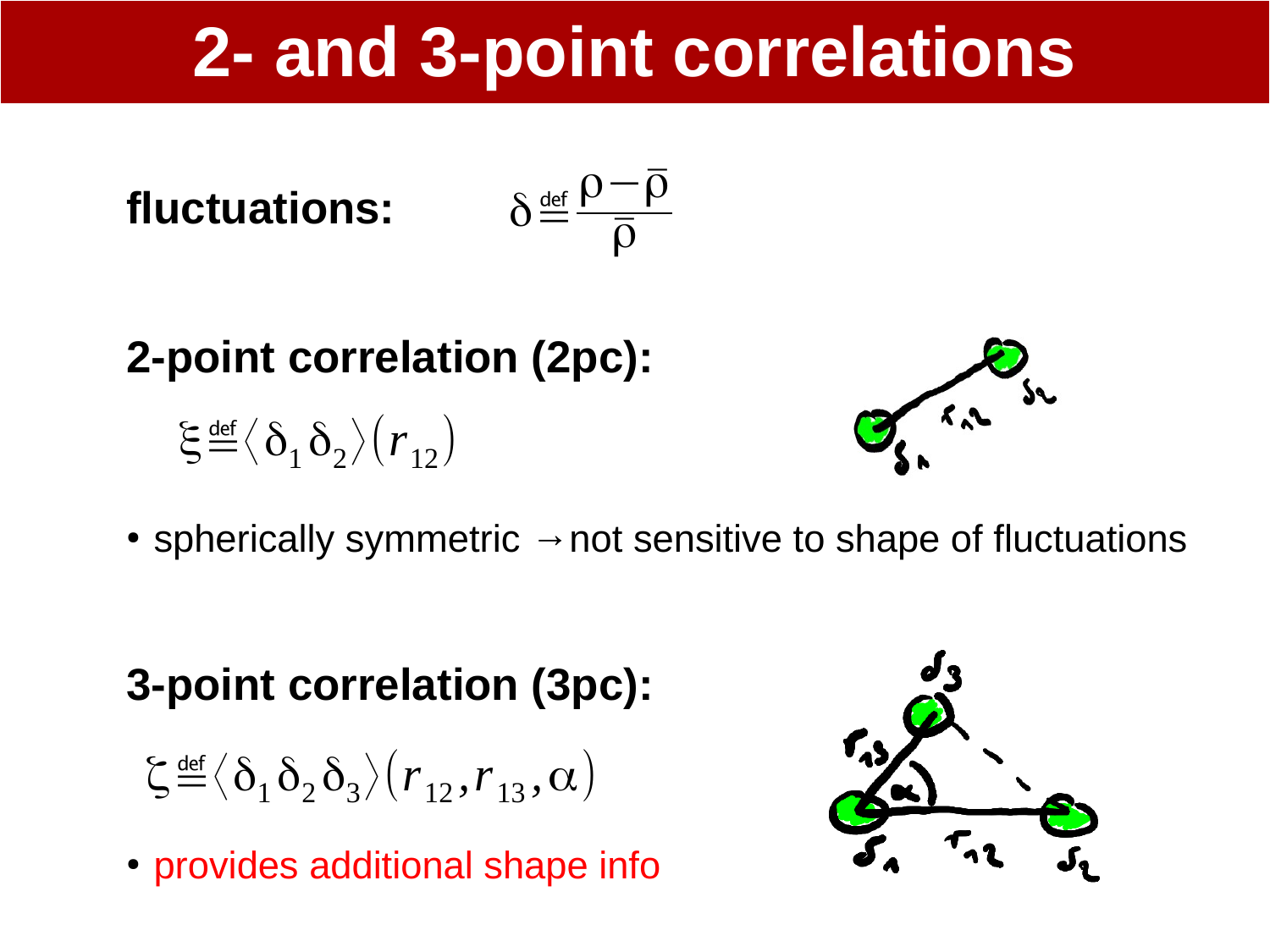#### **2pc measurements - 21cm vs matter**



**Lines**: matter

**Dots**: 21cm brightness temperature

large scale approximation at early times:

$$
b_1 \approx \sqrt{\xi_m/\xi_{\delta T}}
$$

**Linear bias b1**: -positive at early times -negative at late times

fits between  $30 < r < 90$  Mpc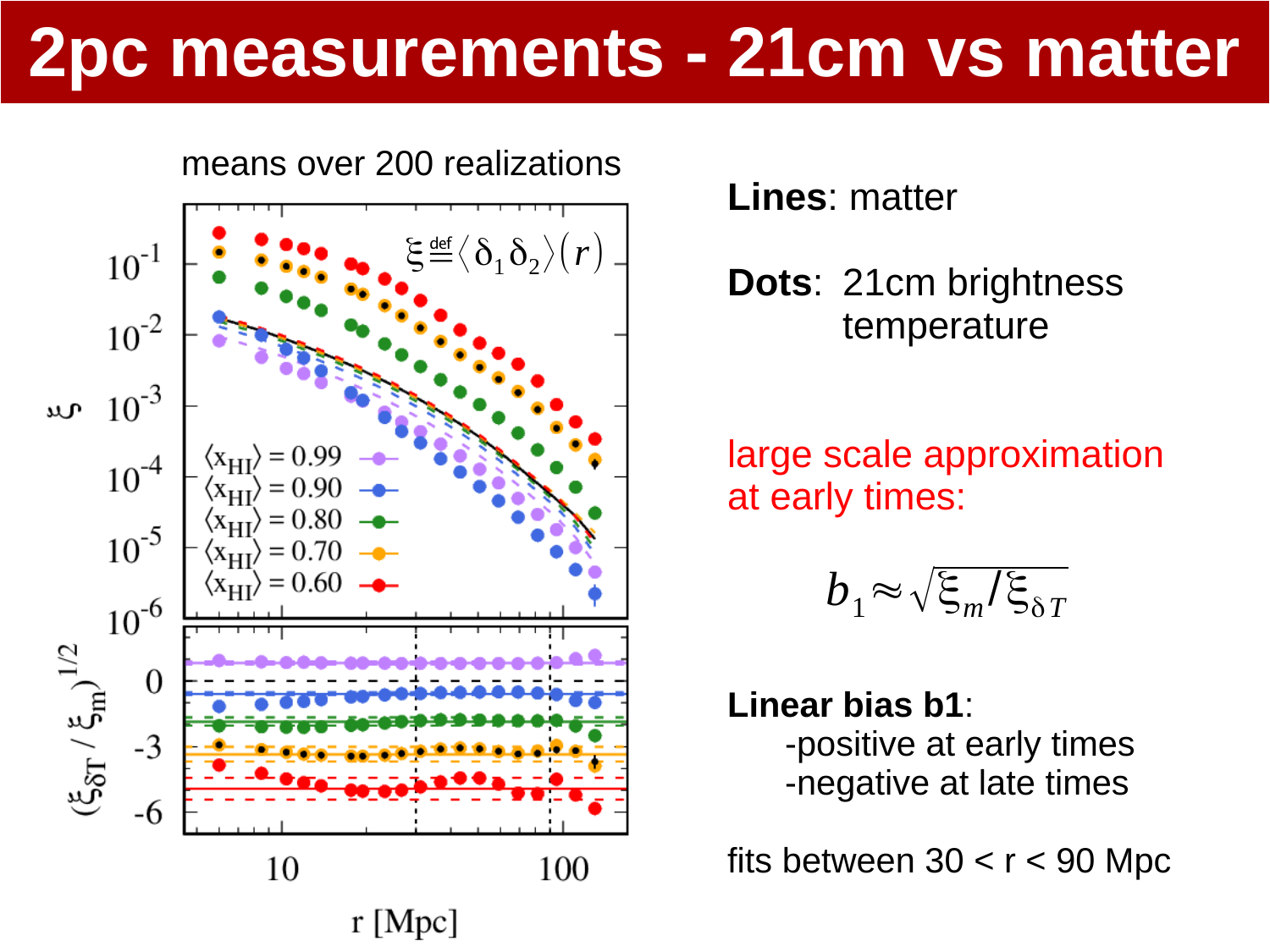#### **21cm 3pc scale and z dependence**



(means over 200 realizations)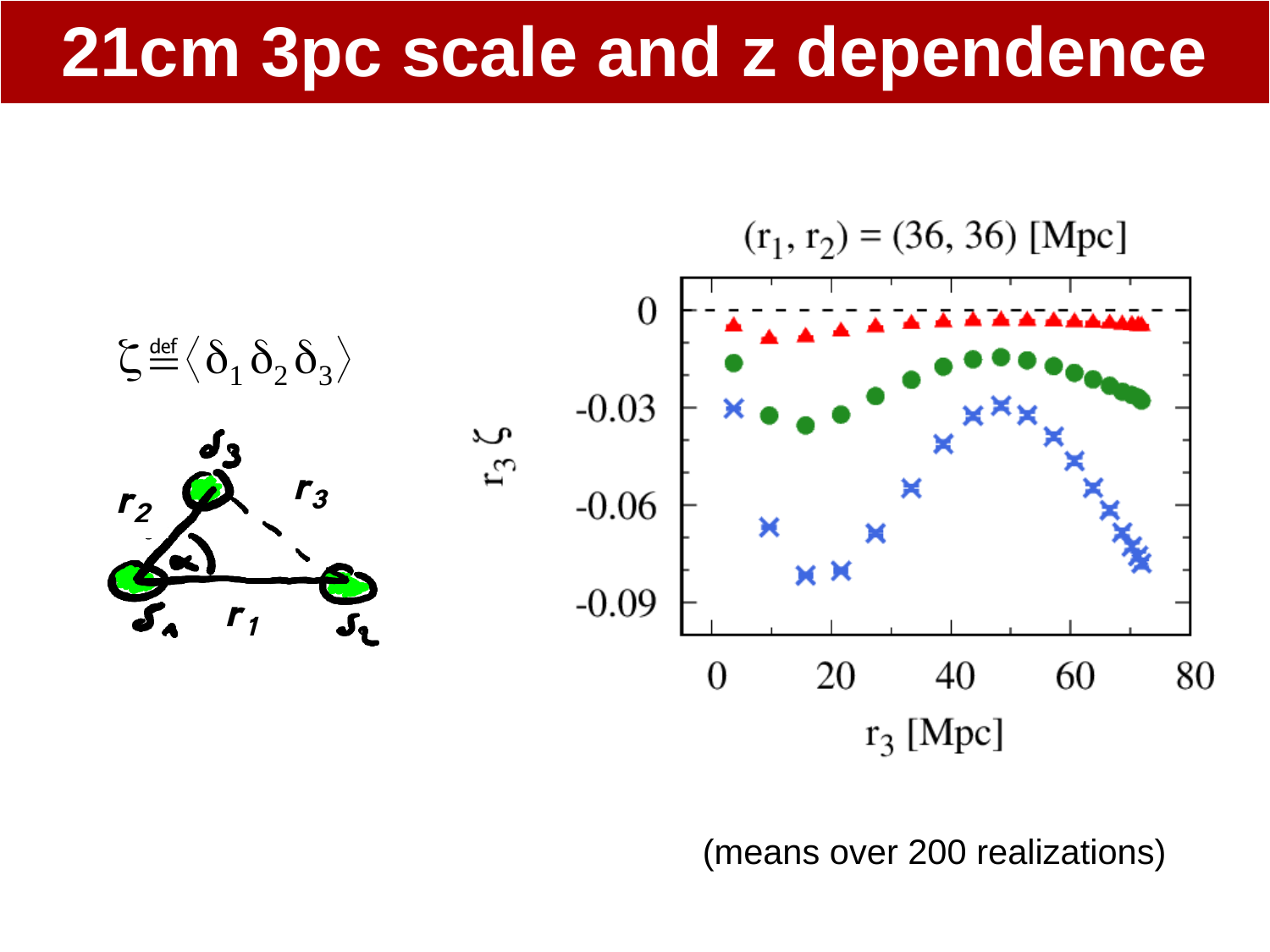#### 21cm 3pc scale and z dependence

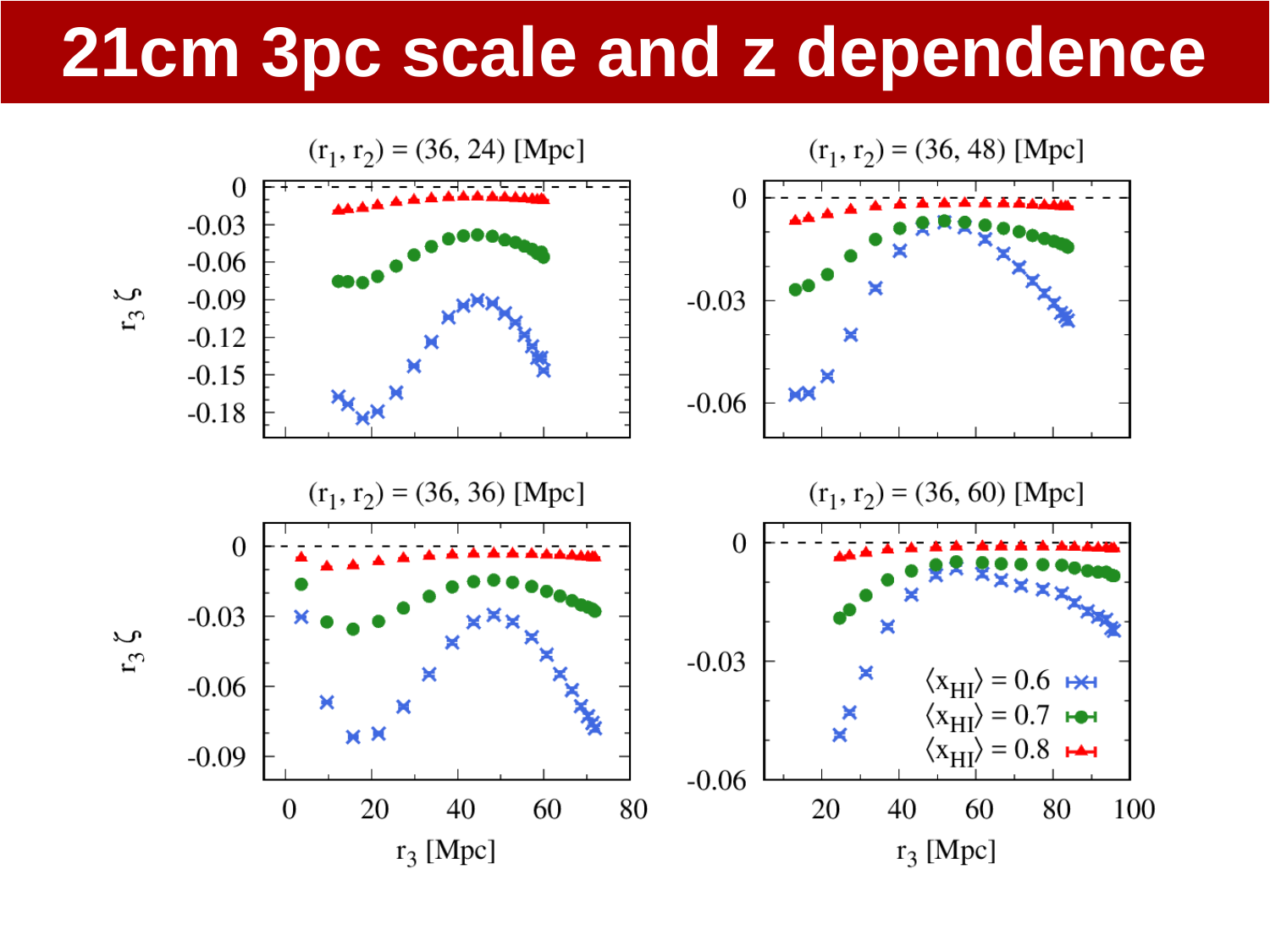### **21cm 3pc scale and z dependence**

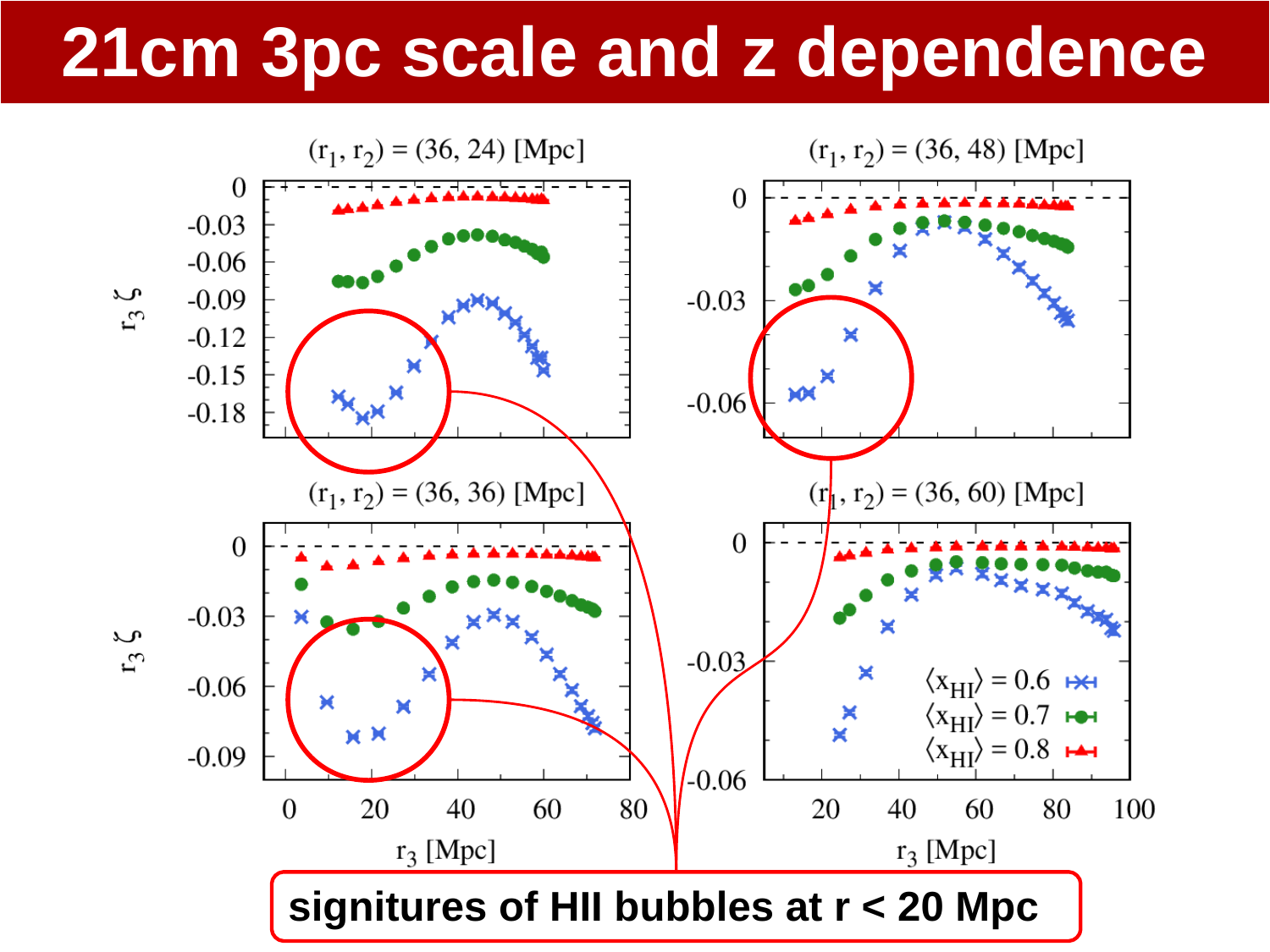#### - 21cm vs matter **3pc**

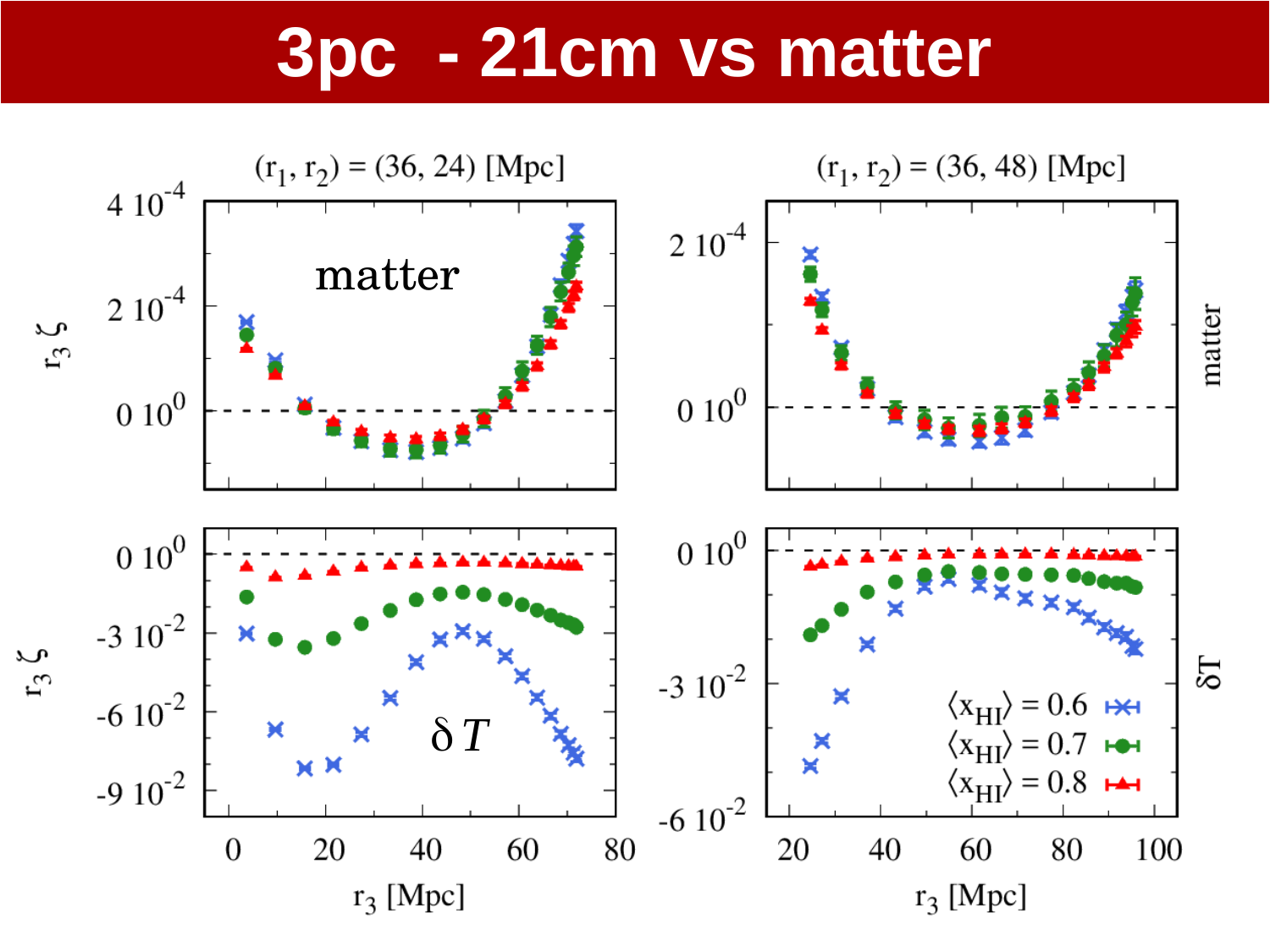#### **quadratic bias model**

$$
\delta_{\delta T} = F(\delta_m) \approx b_1 \delta_m + b_2 (\delta_m^2 - \sigma_m^2)
$$

introduced for LSS tracers by Fry&Gaztanaga 93

**Assumption:** 21cm brightness temperature is deterministic function of underlying matter density

Leading order approximations of correlation functions:

$$
2pc \t\t \t\t \xi_{\delta T}^{(12)} \approx b_1^2 \xi_m^{(12)}
$$

 $\zeta_{\delta T}^{(123)} \approx b_1^3 \zeta_m^{(123)} + b_1^2 b_2 (\xi_m^{(12)} \xi_m^{(13)} + 2 \text{ perm.})$ **3pc**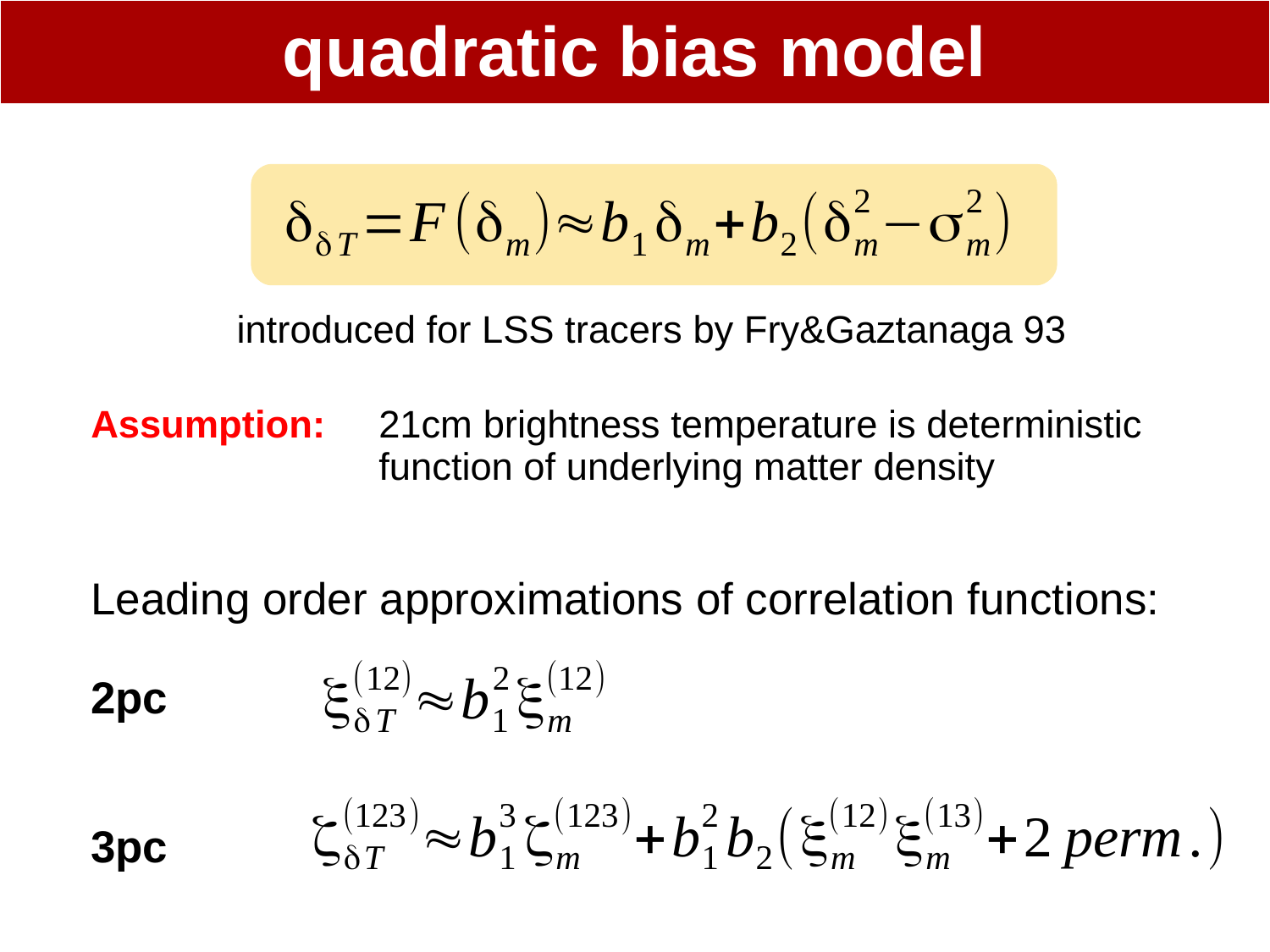### **21cm 3pc fits**

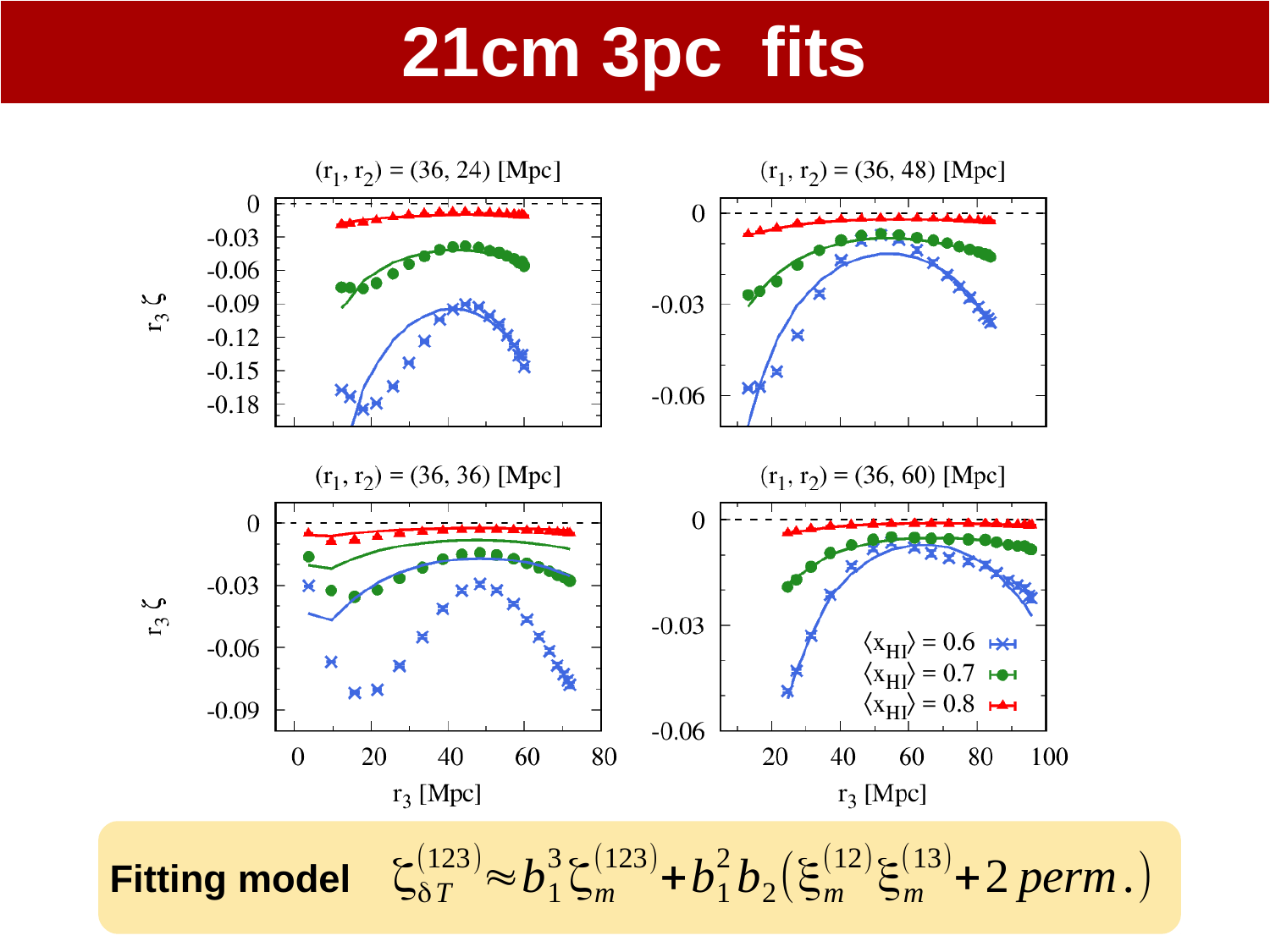# **Bias comparison 3pc vs 2pc**

Joint analysis of 240 striangle



**Consistent linear bias measurements from 2pc and 3pc**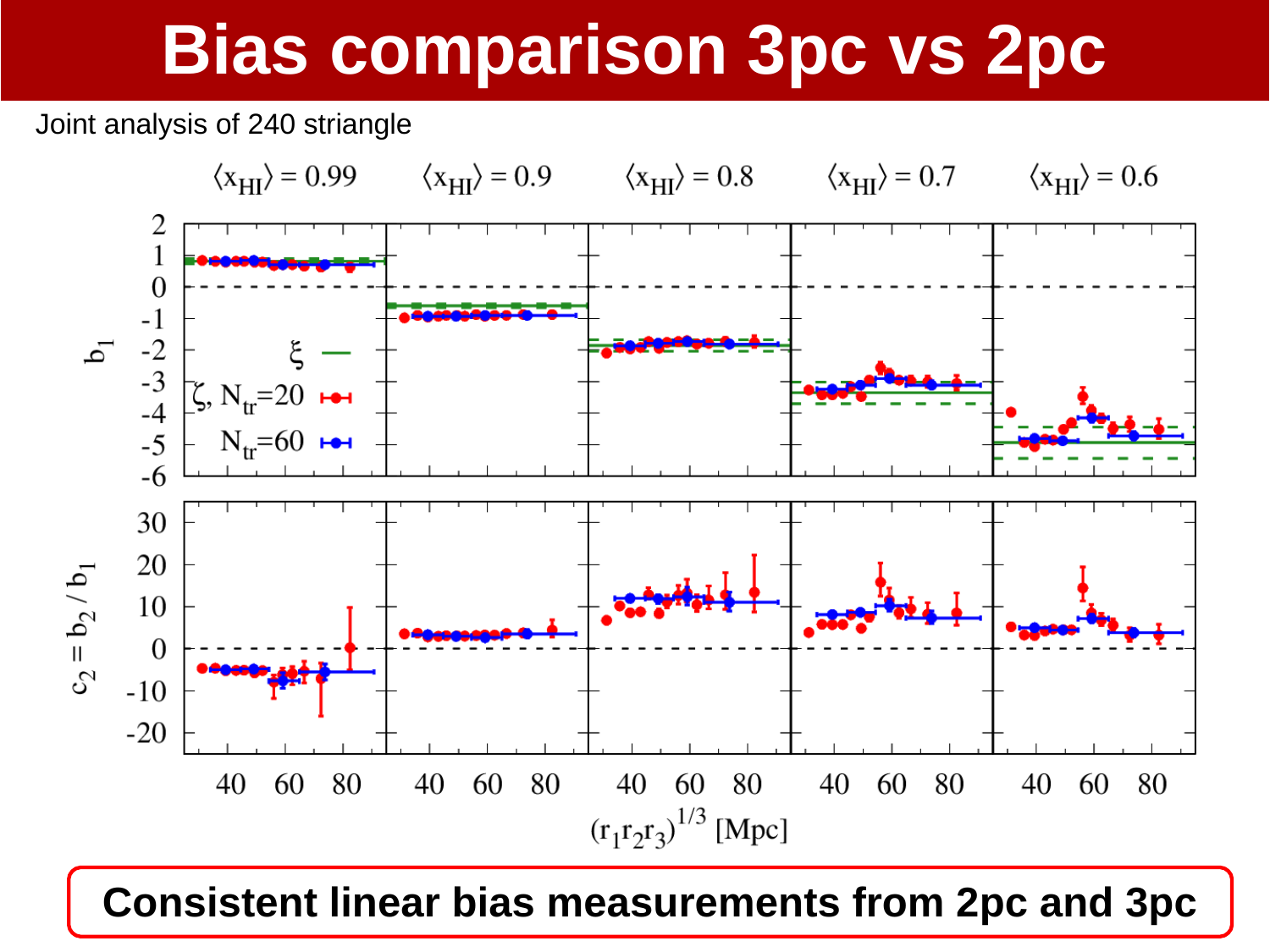## **Bias comparison**



- grey dots: fluctuations in 24 Mpc cubical grid cells in one realization
- black dots show mean over 200 realizations
- red lines show predictions from quadratic bias model with b1 and b2 from 3pc measurements

$$
\delta_{\delta T} \approx b_1 \delta_m + b_2 (\delta_m^2 - \sigma_m^2)
$$

Linear bias (slope):

- positive at early times
- negative at late times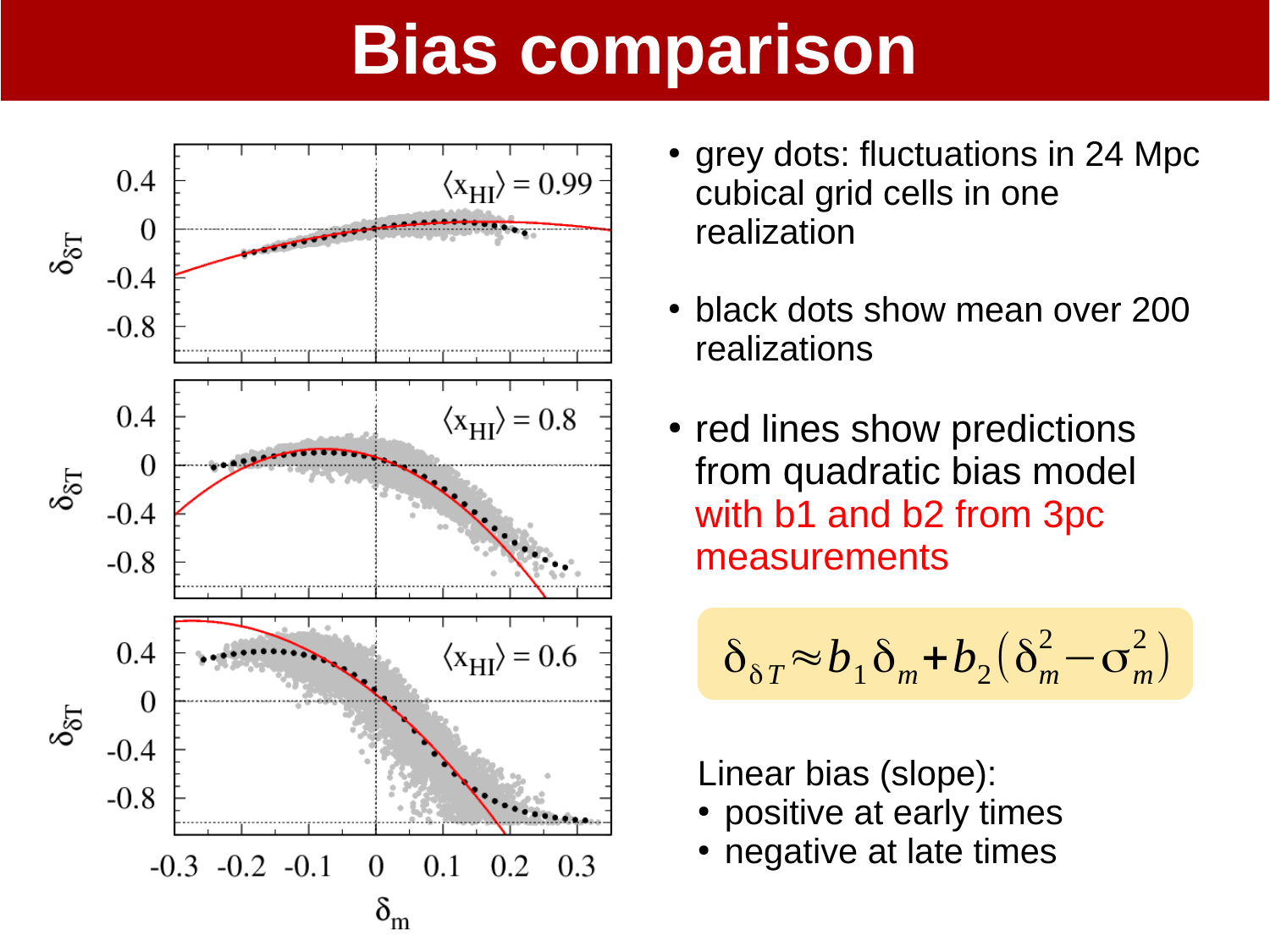#### **Bias comparison**

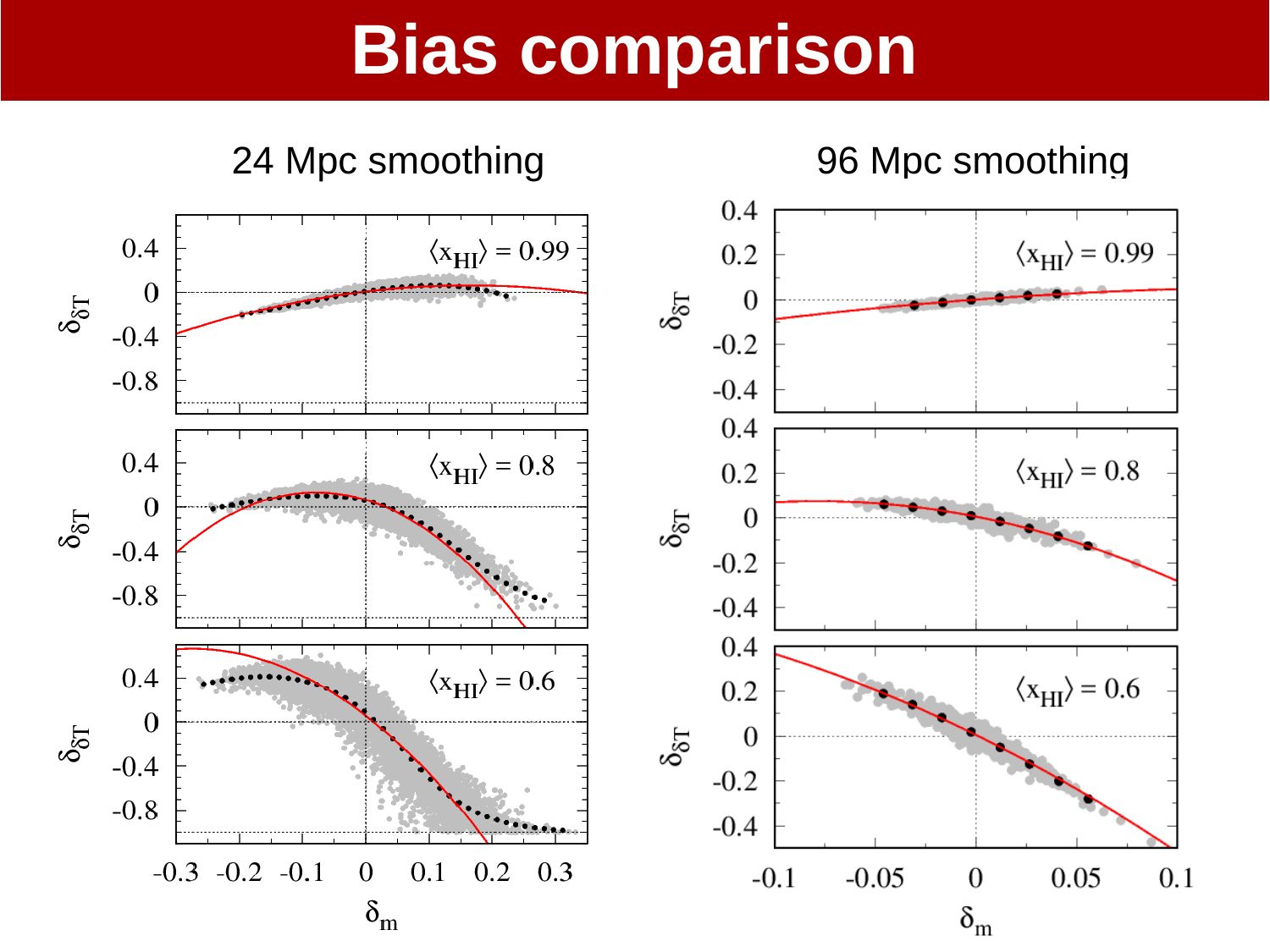#### **Bias comparison**



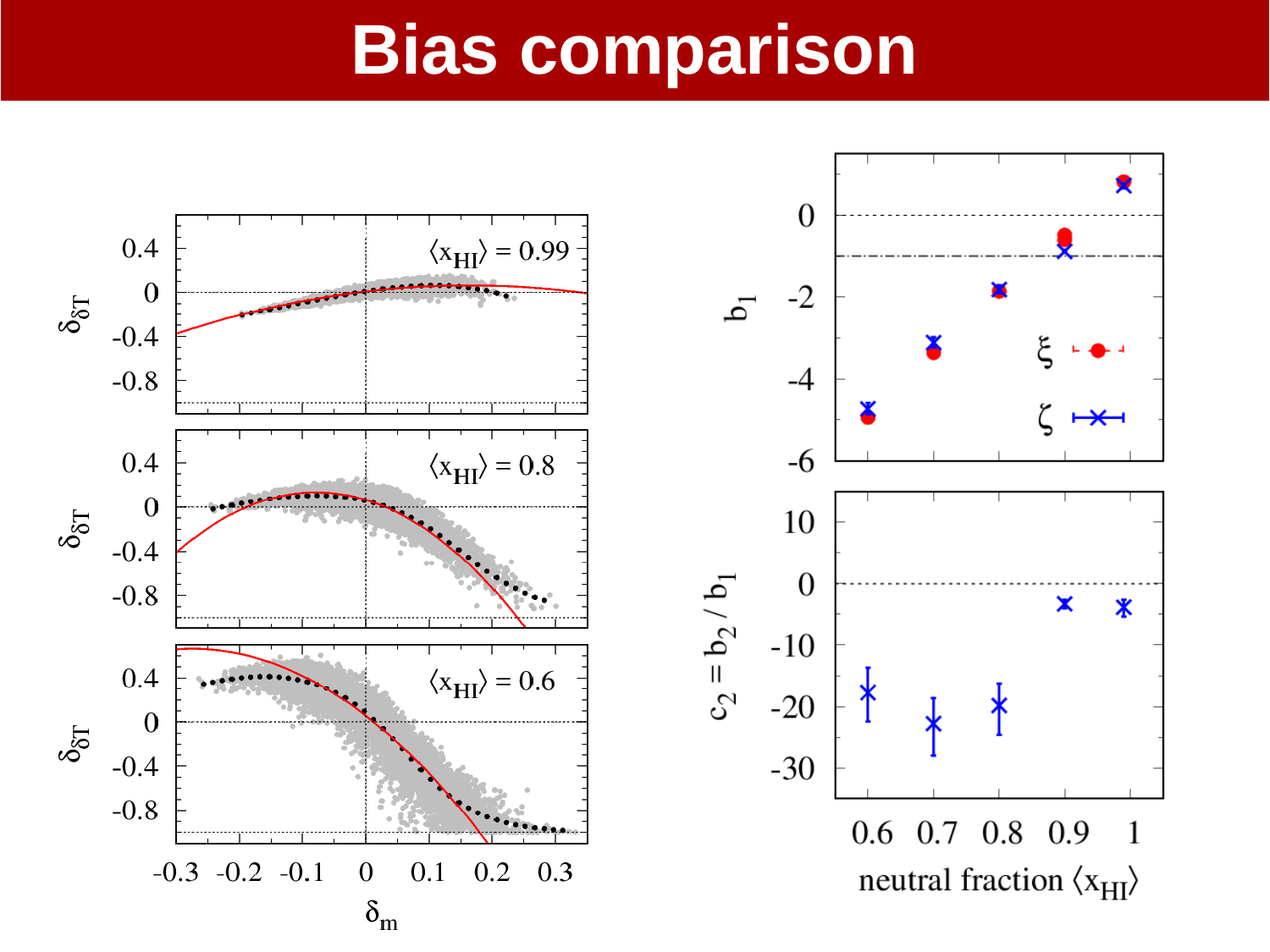## **Summary & conclusions**

- Quadratic bias model provides explanation for shape of 21cm 3pc at large scales and early times of reionization (neutral fraction > 60%, r> 20 Mpc)
- Linear bias from 2pc and 3pc model fits to measurements consistent at 10% level, accept for  $|b1| \sim 0$ , where b1 switches sign
- b1 and b2 measurements might allow for extracting physical information on EoR from 21cm observations
- Combining 21cm 2pc and 3pc can break growth-bias degeneracy
	- $\rightarrow$  new possibility for cosmological constraints at high z

$$
\text{growth-bias degeneracy:} \qquad \xi_m^{(z)} = \xi_m^{(z_0)} D^2(z) / D^2(z_0)
$$